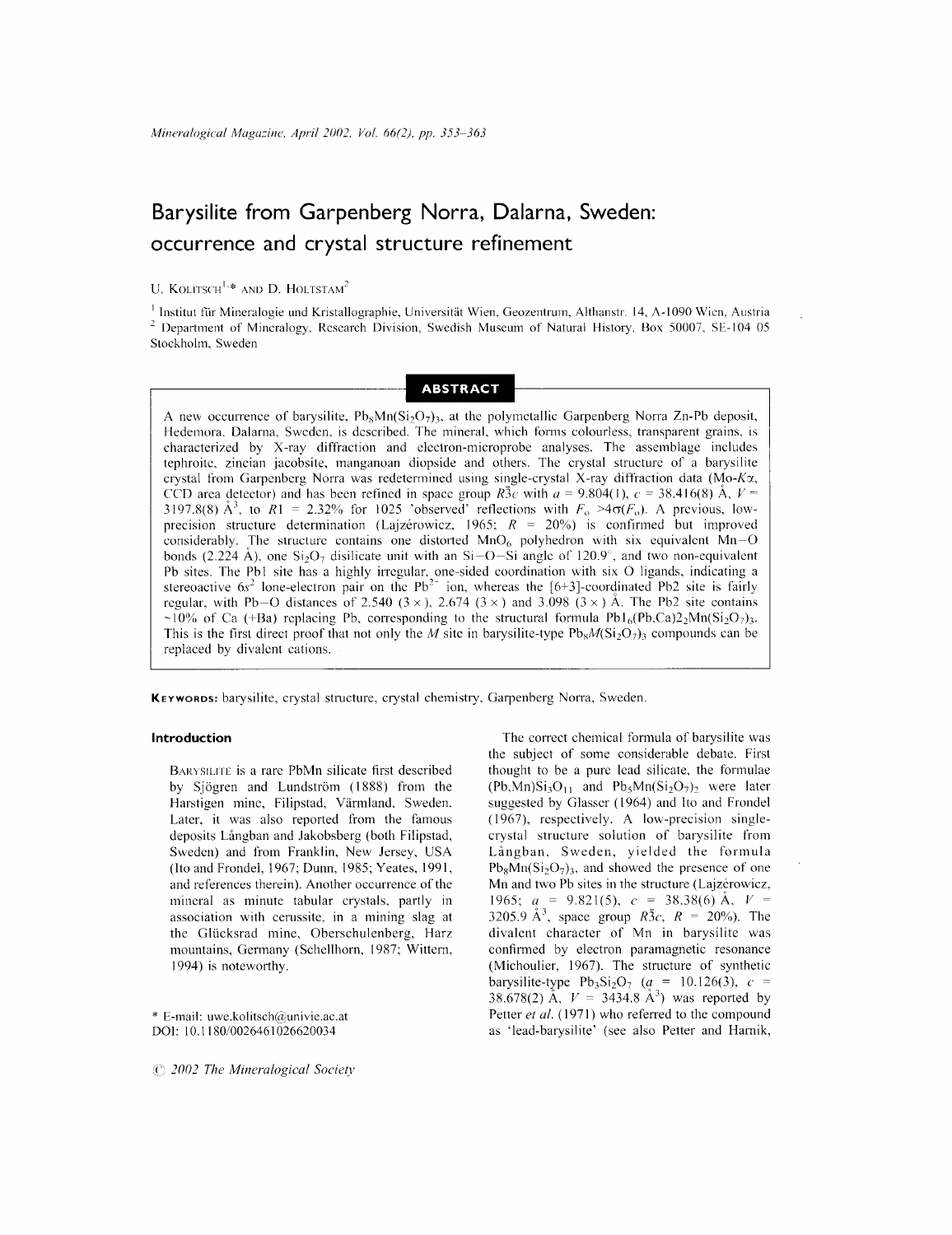1971). Their single-crystal study *(R* = 4.2%) demonstrated that Pb substitutes for the Mn, and that  $Pb_3Si_2O_7$  (=  $Pb_8Pb(Si_2O_7)_3$ ) represents the Pb analogue of barysilite,  $Pb_8Mn(Si_2O_7)$ <sub>3</sub>. Several authors observed that the Mn can be replaced by a larger number of divalent cations without any apparent change of crystal symmetry or space group (Lajzérowicz, 1965; Ito and Frondel, 1967; Billhardt, 1969; Bordeaux and Lajzérowicz, 1969; Harnik, 1972; Schmidt *el at.,* 1982; Chen *el al.,* 2001). Also, both complete and partial solid solution series with isotypic germanates were reported (Lajzérowicz, 1965; Bordeaux and Lajzerowicz, 1969; Salnikow *el al., 1979;* Schmidt *el al.,* 1982, 1983; Otto, 1983; Firsov *el al..* 1984). Thus, the barysilite structure type apparently occurs for a large number of  $Pb_8M^2$ <sup>+</sup> $(T_2O_7)_3$  compounds with  $M^2$ <sup>+</sup> = Be, Mg Ca, Mn, Fe, Co, Ni, Cu, Zn. Sr, Ba, Cd or Pb, and  $T =$  Si or Ge. Surprisingly, no crystal-structure refinements of any of these numerous compounds have been reported.

The very high  $R$ -value (20%) of the single previous structure determination of barysilitc (Lajzerowicz, 1965), and incorrectly calculatcd metal-oxygen distances listed in that paper, suggested that a re-examination of the atomic structure of this mineral species was in order. A recent find of slightly calcian barysilite at Garpenberg Norra, Sweden, provided suitable material for this study. The present article reports and discusses a redetermination of the crystal structure of barysilite, and gives some details about the occurrence and paragenesis of the studied samples. We also performed studies on barysilite samples from both Harstigen and Långban by single-crystal methods, but none of them provided crystal fragments of suitable quality for structure determination.

#### **Occurrence and paragenesis**

The Garpenberg Norra mine in Hedemora, Dalarna, Sweden is part of the Garpenberg ore field which, along with the Zinkgruvan Pb-Zn deposit in Askersund, Orebro, are the only deposits currently mined for base metals in the old mining superdistrict of central Swcden known as 'Bergslagen'. A good review of the metallogeny and volcanology of the Bergslagen district, including the Garpenberg ore field, is given in Allen *el al.* (1996). Garpenberg Norra is a Zn-Pb- (Fe-Mn-Cu-Sb-Ag) deposit associated with a marble unit, hosted by altered Svecofennian

metavolcanic rocks, and which is also intersected by the mines of Garpenbergs Odalfält 3 km SW of Garpenberg Norra. The sulphide ores, dominated by sphalerite, galena and pyrite, form lenses and veinlets in close association with dolomite marble and silicate skarns (Sandecki, 1983). Over the last 5 years some 20 species ncw to the deposit, and two new to science (rambergite; Kalinowski, 1996, and rimnanite; Holtstam *et al.,* 2001), have been brought to light. Notable finds include alleghanyite, franklinite, harmotome, native Pb, magnussonite, manganosite, melanotekite, pyroxmangite, pyrargyrite, roméite, samsonite, wenkite, willemite, yeatmanite and zincite. To date, -90 mincral species have been identified from the Garpenberg Norra deposit (Grensman *et* al.,2001).

#### *Occurrence*

The samples originate from a dense skarn rock of unusual composition from the 900 m level of the Garpenberg Norra mine, and were supposedly taken from the contact zone between the ores and the marble wall rock. They are dominated by dark grey tephroite with associated coarse-grained brownish green richterite; barysilite is confined to aggregates several cm wide, in which the proportion of the mineral may reach >50%. The individual, anhedral mineral grains,  $\sim$ 2 mm in maximum dimension, are colourless and nearly transparent, with diamond lustre. The barysilite occurs in intimate association with tephroite, manganoan diopside and zincian jacobsite (Fig. I). Phlogopite and native copper arc subordinate components of the assemblage, and native Pb and its alteration products are occasionally seen as superficial coatings.

#### *Conditions of formation of barysi/ite*

At Franklin, New Jersey, barysilite is accompanied by willemite, hardystonite, nasonite (often in intimate association), ganomalite, margarosanite, manganaxinite and andraditc (Shannon and Berman, 1926; Ito and Frondel, 1967; Dunn, 1985; Yeates, 1991). At Långban, the mineral was observed in association with barylite. manganoan diopside and garnet, but also in fissures and veins within cymrite-kentrolite and richterite-jacobsite skarns (Nysten *el al.,* 1999), while at Harstigen, barysilite occurs associated with calcite and hedyphane in fissures hosted by garnet-tephroite skarns (Sjögren and Lundström, 1888). Barysilite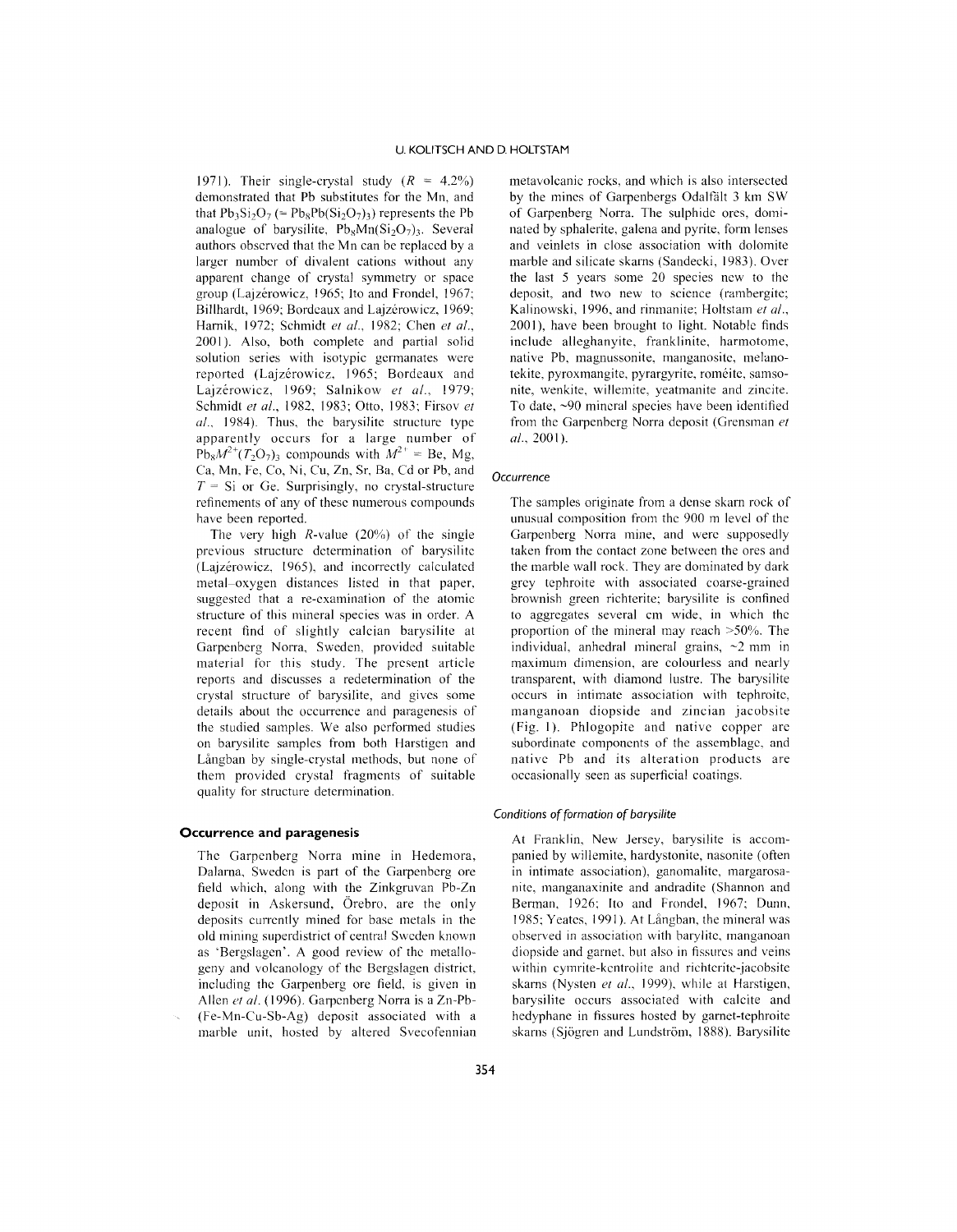### BARYSILITE FROM GARPENBERG NORRA



FIG. 1. Scanning electron micrograph of a polished rock section containing barysilite (sample from Garpenberg Norra; Swedish Museum of Natural History catalogue no. 00+156).  $b = \text{barysilite}$ ,  $t = \text{tephroite}$ ,  $j = (zincian)$ jacobsite, d = (manganoan) diopside. Scale bar is 0.3 mm.

thus occurs in skams formed at the climax of regional metamorphism, as wcll as in open late fractures and in slags. The conditions of peak metamorphism in the Garpenberg area have been determined as  $T \ge 550^{\circ}$ C and  $P \le 3.5$  kbar (Yivallo, 1984). Fluid-inclusion studies of fracture-hosted minerals at Långban suggest formation at low  $T$  (<200°C) and *P* close to atmospheric pressure (Jonsson and Broman, 1998). A reasonable conclusion from these observations is that the *T* and *P* are not critical factors for the formation of barysilite in a geological cnvironment. It is noteworthy that all barysilite-bearing rocks reported are silica-undersaturated and devoid of sulphide minerals.

#### **Experimental**

#### *Chemical analysis*

The sample studied belongs to the collection of the Swedish Museum of Natural History, Stockholm (catalogue no.  $00+156$ ). Quantitative wavelength-dispersive electron microprobe analyses (EMPA) of barysilite were carried out at 20 kY and 15 nA, using a Cameca SX50 instrument. Complete analytical results arc given in Table I; the average of five analyses *(wt.'Yo)* is PbO 79.10, BaO 0.44, MnO 2.92, CaO 0.44, MgO 0.06, SiO<sub>2</sub> 16.16, Al<sub>2</sub>O<sub>3</sub> 0.01, total 99.13. Na, K, Zn, Ti, Fe and CI were below the limit of detection ( $\approx 0.05$  wt.%). The material was found to be very homogeneous. An empirical formula based on 21 O atoms is  $Pb_{7,88}Ba_{0.06}Ca_{0.18}Mn_{0.92}$  $Si<sub>5.98</sub>O<sub>21</sub>$ , corresponding to a slightly calcian (-barian) barysilite of idealized composition  $(Pb, Ca, Ba)_{8}Mn(Si_{2}O_{7})_{3}$  (see also discussion below).

#### *Single-crystal X-ray studies*

Grain mounts of barysilite were studied using a polarized-light microscope. The grains are uniaxial negative but the studies also suggested that a very small deviation from optical uniaxiality could be present. No twinning was noted. Several optically homogeneous crystal fragments were mounted on a Nonius KappaCCD diffractometer equipped with a  $300 \mu m$  diameter capillary-optics collimator to provide increased resolution. Preliminary investigations consistently gave unit-cell parameters similar to those reported previously, and sharp diffraction maxima. Intensity data of a suitable crystal fragment

TABLE I. Chemical analyses (EMP) of barysilite from Garpenberg Norra.

| Anal. no.        |       | 2     | 3     | 4     | 5     | mean  | σ    |
|------------------|-------|-------|-------|-------|-------|-------|------|
| PbO              | 79.33 | 79.78 | 78.75 | 78.37 | 79.26 | 79.10 | 0.49 |
| BaO              | 0.36  | 0.42  | 0.42  | 0.51  | 0.47  | 0.44  | 0.05 |
| MnO              | 3.05  | 2.77  | 2.84  | 3.07  | 2.88  | 2.92  | 0.12 |
| CaO              | 0.38  | 0.43  | 0.49  | 0.51  | 0.41  | 0.44  | 0.05 |
| MgO              | 0.08  | 0.03  | 0.06  | 0.06  | 0.05  | 0.06  | 0.02 |
| SiO <sub>2</sub> | 15.88 | 16.18 | 16.26 | 16.11 | 16.38 | 16.16 | 0.17 |
| $Al_2O_3$        | 0.03  | 0.00  | 0.01  | 0.00  | 0.00  | 0.01  | 0.01 |
| Sum              | 99.11 | 99.61 | 98.84 | 98.63 | 99.46 | 99.13 |      |

EMP standards used: vanadinite (Pb-L $\alpha$ ), baryte (Ba-L $\alpha$ ), MnTiO<sub>3</sub> (Mn-K $\beta$ ), wollastonite (Ca- and Si-K $\alpha$ ), MgO (Mg-K $\alpha$ ), Al<sub>2</sub>O<sub>3</sub> (Al-K $\alpha$ )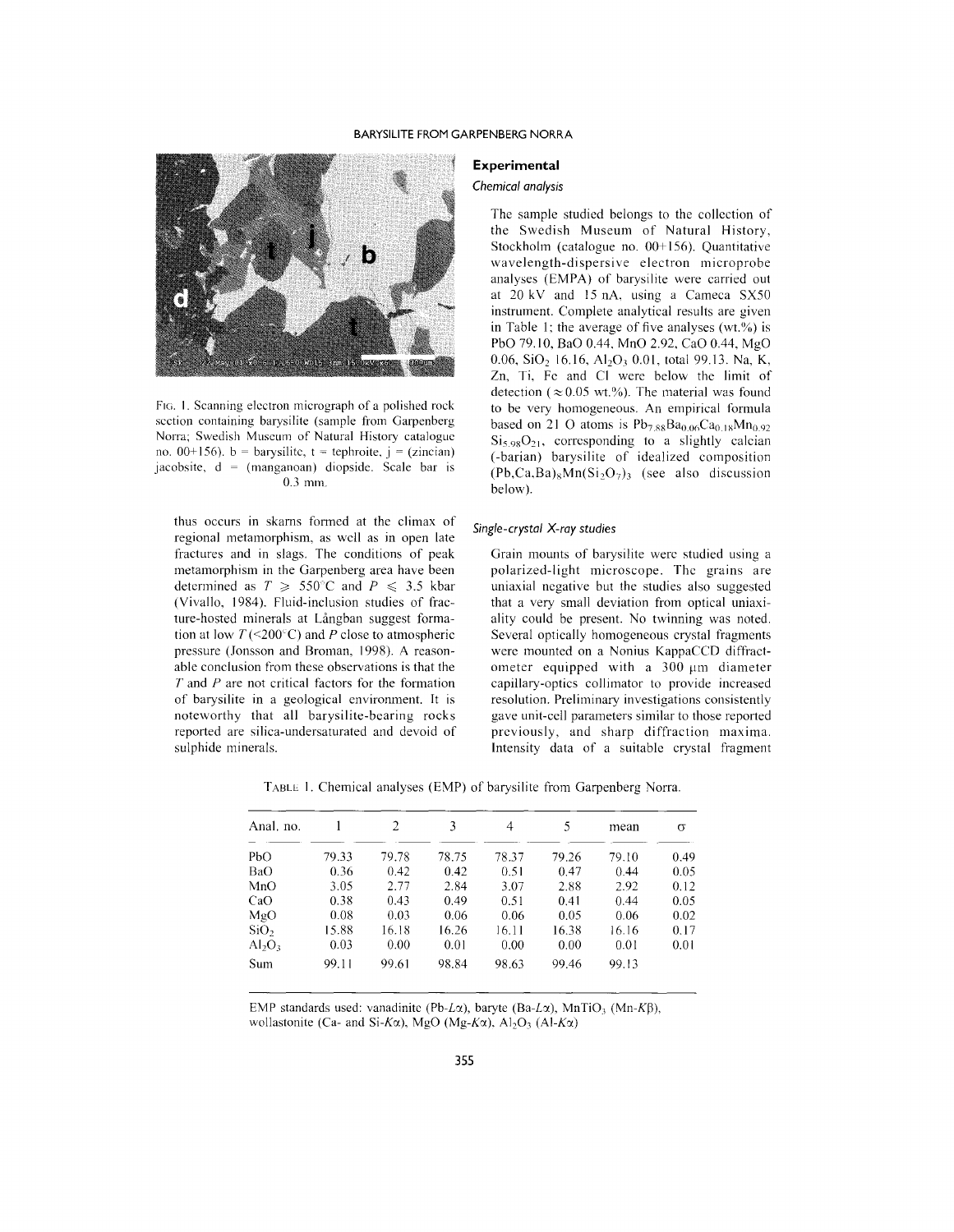were collected at room temperature using *Mo-Kcx* radiation (see Table 2 for details). The measured data were processed using the Nonius program suite DENZO-SMN and corrected for Lorentz, polarization, background and absorption effects. Systematic extinctions and normalized structure factor statistics indicated the centrosymmetric space group *R3c.*

The crystal structure was solved by direct methods (SHELXS-97, Sheldrick, *1997a)* and yielded a model close to that of Lajzérowicz (1965). Full-matrix least-squares refinement on  $F^2$ (SHELXL-97, Sheldrick, *1997h)* was carried out in space group *R3c.* Conversion to anisotropic displacement parameters for the Pb and Mn atoms resulted in a preliminary  $R1$  index of  $\sim 2.4\%$ . At this stage, occupancy refinements indicated that the Pb1, Mn and Si sites were fully occupied but that one or more lighter atoms were present on the Pb2 site (see further discussion below). Based on the chemical analysis, Ca was assumed to substitute for Pb2. The occupancy was refined accordingly, resulting in a Pb2:Ca ratio of 0.909(3):0.091, in good agreement with the EMPA data. The final *RI* index was 2.32% for 1025 'observed' reflections with  $F_0 > 4\sigma(F_0)$  and 35 refined parameters *(wR2* = 5.55%). Maximum peaks in the final difference-Fourier maps were 2.27 and  $-2.30 \text{ e}/\text{\AA}^3$ , respectively. Because the optical properties of the sample suggested the possibility of a lower symmetry, the structure was also solved and refined in space group *C2/c.* A higher final *RI* index, 3.6%, and problems with anisotropic refinement of some of the non-O atoms clearly indicated that the correct space group is *R3c.* The final positional and displacement parameters are given in Table 3. Selected bond lengths and angles, and calculated bondvalence sums are listed in Table 4. Lists of observed and calculated structure factors have

TABLE 2. Crystal data, data collection information and refinement details for barysilite from Garpenberg Norra.

| Crystal data<br>Formula, space group<br>a, c(A)<br>$V(A^3), Z$<br>$F(000)$ , $\rho_{calc}$ (g cm <sup>-3</sup> )<br>$\mu$ (mm <sup>-1</sup> )<br>Absorption correction<br>Crystal dimensions (mm)                                                                                                                                                                                                                                                                                                                                                                                                             | $Pb_8Mn(Si_2O_7)3, R\bar{3}c$<br>9.804(1), 38.416(8)<br>$3197.8(8)$ , 6<br>5530, 6.812<br>62.54<br>multi-scan (Otwinowski and Minor, 1997)<br>$0.06 \times 0.08 \times 0.13$                                                                                                 |
|---------------------------------------------------------------------------------------------------------------------------------------------------------------------------------------------------------------------------------------------------------------------------------------------------------------------------------------------------------------------------------------------------------------------------------------------------------------------------------------------------------------------------------------------------------------------------------------------------------------|------------------------------------------------------------------------------------------------------------------------------------------------------------------------------------------------------------------------------------------------------------------------------|
| Data collection and refinement<br>Diffractometer<br>$\lambda$ (Mo-K $\alpha$ ) (A), T (K)<br>Detector-crystal dist. (mm)<br>Rotation axis; rot. width $(^\circ)$<br>Total no. of frames<br>Collection time per frame (s)<br>Collection mode, $2\theta_{\text{max}}$ (°)<br>$h, k, l$ ranges<br>Total reflections measured<br>Unique reflections<br>$R1(F)$ , w $R2(F^2)^*$<br>Observed reflections $[F_0 > 4\sigma(F_0)]$<br><b>Extinction coefficient</b><br>No. of refined parameters<br>GoF<br>$(\Delta/\sigma)_{\text{max}}$<br>$\Delta\rho_{\text{min}}$ , $\Delta\rho_{\text{max}}$ (e/Å <sup>3</sup> ) | Nonius KappaCCD system<br>0.71073, 293<br>30<br>$\varphi$ , $\omega$ ; 1.0<br>522<br>300<br>sphere, $59.86$<br>$-13 \rightarrow 12, -11 \rightarrow 13, -53 \rightarrow 53$<br>9178<br>1036<br>2.32%, 5.55%<br>1025<br>0.000145(8)<br>35<br>1.255<br>0.0001<br>$-2.30, 2.27$ |

Unit-cell parameters were refined from nearly all recorded reflections Scattering factors for neutral atoms were employed in the refinement \* w =  $1/[\sigma^2(F_o^2) + (0.0P)^2 + 130P]$ ; P = ([max of (0 or  $F_o^2$ )] +  $2F_c^2$ )/3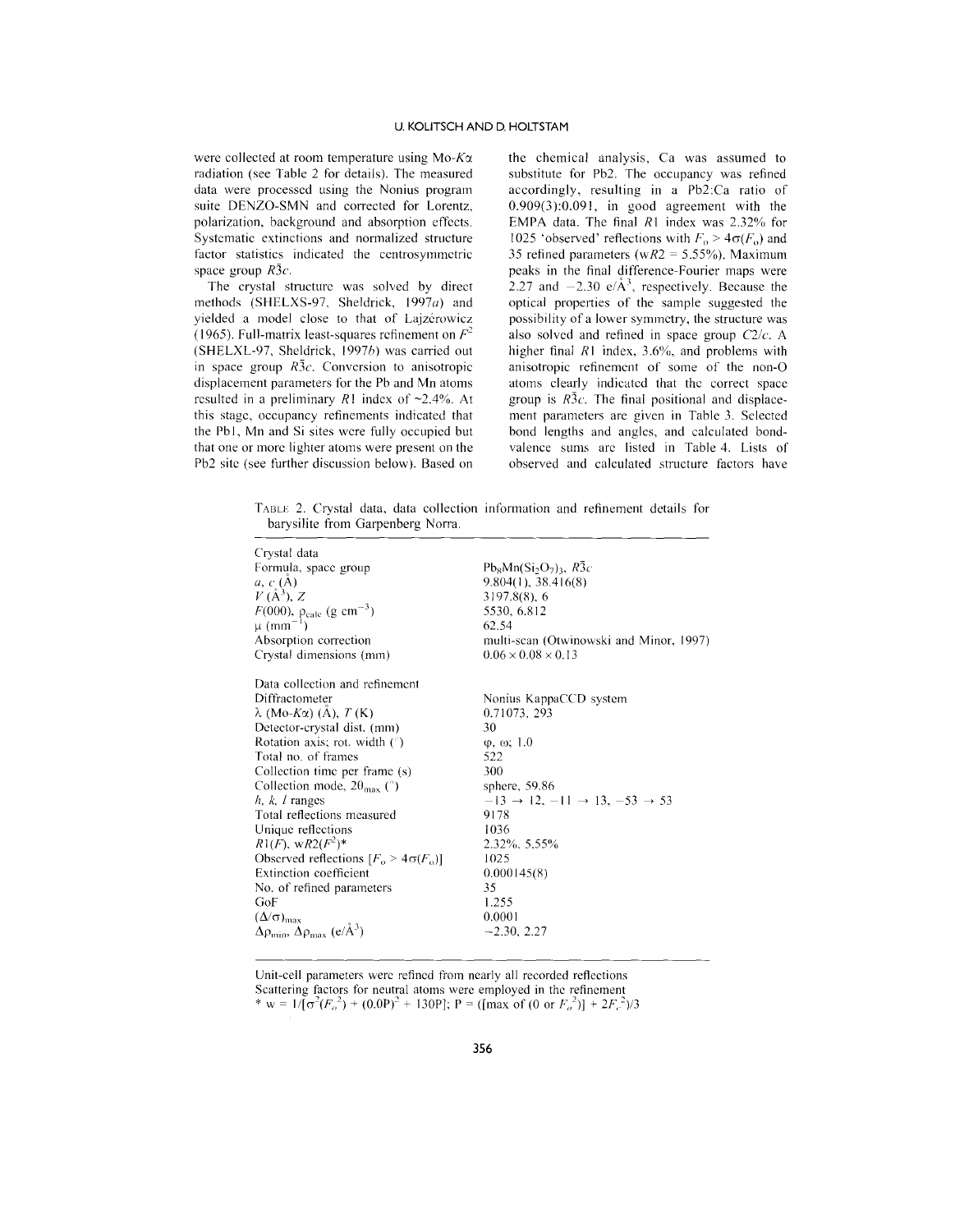| Atom           | $\mathcal{X}$ | $\mathcal{Y}$ | Ξ            | $U_{\rm eq}/U_{\rm iso}$ |               |             |
|----------------|---------------|---------------|--------------|--------------------------|---------------|-------------|
| Pbl            | 0.25627(3)    | 0.23661(3)    | 0.039503(6)  | 0.00562(12)              |               |             |
| $Pb2*$         | $0.0^{\circ}$ | 0.0           | 0.162640(10) | 0.00605(17)              |               |             |
| Mn             | 0.0           | 0.0           | 0.25         | 0.0027(4)                |               |             |
| Si             | 0.59781(19)   | 0.60219(19)   | 0.04882(4)   | 0.0010(3)                |               |             |
| Οl             | 0.6129(6)     | 0.0           | 0.25         | 0.0034(11)               |               |             |
| O <sub>2</sub> | 0.6230(6)     | 0.7148(6)     | 0.01576(12)  | 0.0100(9)                |               |             |
| O <sub>3</sub> | 0.7069(5)     | 0.5215(5)     | 0.04550(11)  | 0.0040(8)                |               |             |
| O4             | 0.4142(6)     | 0.4768(6)     | 0.05626(11)  | 0.0085(9)                |               |             |
| Atom           | $U_{11}$      | $U_{22}$      | $U_{33}$     | $U_{23}$                 | $U_{13}$      | $U_{12}$    |
| Pb1            | 0.00412(16)   | 0.00347(16)   | 0.00719(16)  | $-0.00086(7)$            | $-0.00097(8)$ | 0.00033(10) |
| $Pb2*$         | 0.00610(19)   | 0.00610(19)   | 0.0059(2)    | 0.0                      | 0.0           | 0.00305(10) |
| Mn             | 0.0020(6)     | 0.0020(6)     | 0.0040(9)    | 0.0                      | 0.0           | 0.0010(3)   |

TABLE 3. Fractional atomic coordinates and displacement parameters  $(\AA^2)$  for barysilite from Garpenberg Norra.

\* Refined occupancy:  $Pb_{0.909(3)}Ca_{0.091}$ 

been deposited with the Principal Editor of *Mineralogical Magazine* and are available upon request. They are also available in the electronic version of the paper (see *www.minersoc.org*).

TABLE 4. Selected bond distances  $(\hat{A})$ , angles  $(\hat{A})$  and calculated bond valences (v.u.) for the coordination polyhedra in barysilite from Garpenberg Norra.

| $Pb1 - O4$<br>$-O2$                                         | 2.170(5)<br>2.360(5)                        | 0.655<br>0.445   | $Mn-O3 \times 6$<br>$ Mn-O\rangle$ | 2.224(4)<br>2.22                         | $0.309 \times 6$<br>$2.85$ v.u |
|-------------------------------------------------------------|---------------------------------------------|------------------|------------------------------------|------------------------------------------|--------------------------------|
| $-O3$                                                       | 2.479(4)                                    | 0.349            |                                    |                                          |                                |
| $-O2$                                                       | 2.747(5)                                    | 0.202            | $Si-O4$                            | 1,618(5)                                 | 1.016                          |
| $-O4$                                                       | 2.778(4)                                    | 0.190            | $-O2$                              | 1.619(5)                                 | 1.014                          |
| $-O1$                                                       | 3.092(5)                                    | $0.10^{-7}$      | $-O3$                              | 1.622(5)                                 | 1.005                          |
| $<$ Pb1 $-$ O $>$                                           | $[6]$ : 2.60                                | $1.94$ v.u       | $-01$                              | 1.666(3)                                 | 0.893                          |
|                                                             |                                             |                  | $<$ Si $-$ O>                      | 1.63                                     | $3.93$ v.u.                    |
| $Pb2-O3 \times 3$                                           | 2.540(4)                                    | $0.308 \times 3$ |                                    |                                          |                                |
| $-02 \times 3$                                              | 2.674(5)                                    | $0.234 \times 3$ |                                    | Bond-valence sums for the $O$ atoms are: |                                |
| $-04 \times 3$                                              | 3.098(5)                                    | $0.099 \times 3$ |                                    |                                          |                                |
| $Pb2-O$                                                     | $[6+3]:$<br>$2.61 + 3.10$<br>[9]: 2.77      | $1.92$ v.u.      |                                    | $Q1,2,3,4 = 1.93, 1.90, 1.97, 1.87$ v.u. |                                |
| $Q^2-Si-Q$                                                  | 112.9(3)                                    |                  | $O3-Mn-O3 \times 3$                | 119.5(2)                                 |                                |
| $O2-Si-O3$                                                  | 111.0(2)                                    |                  | $O3-Mn-O3 \times 6$                | 81.89(17)                                |                                |
| $O4-Si-O3$                                                  | 113.4(2)                                    |                  | $O3-Mn-O3 \times 3$                | 84.4(2)                                  |                                |
| $O2-Si-O1$<br>$O4-Si-O1$<br>$O3-Si-O1$<br>$\langle$ O-Si-O> | 106.2(3)<br>107.34(18)<br>105.4(2)<br>109.4 |                  | $O3-Mn-O3 \times 2$                | 152.5(2)                                 |                                |
|                                                             |                                             |                  |                                    |                                          |                                |

The bond-valence parameters used are from Brese and O'Kecffe (1991). and from Krivovichcv and Brown (2001) for the Pb-O bonds. The minor substitution of  $(Ca + Ba)$  for Pb2 has been ignored in these calculations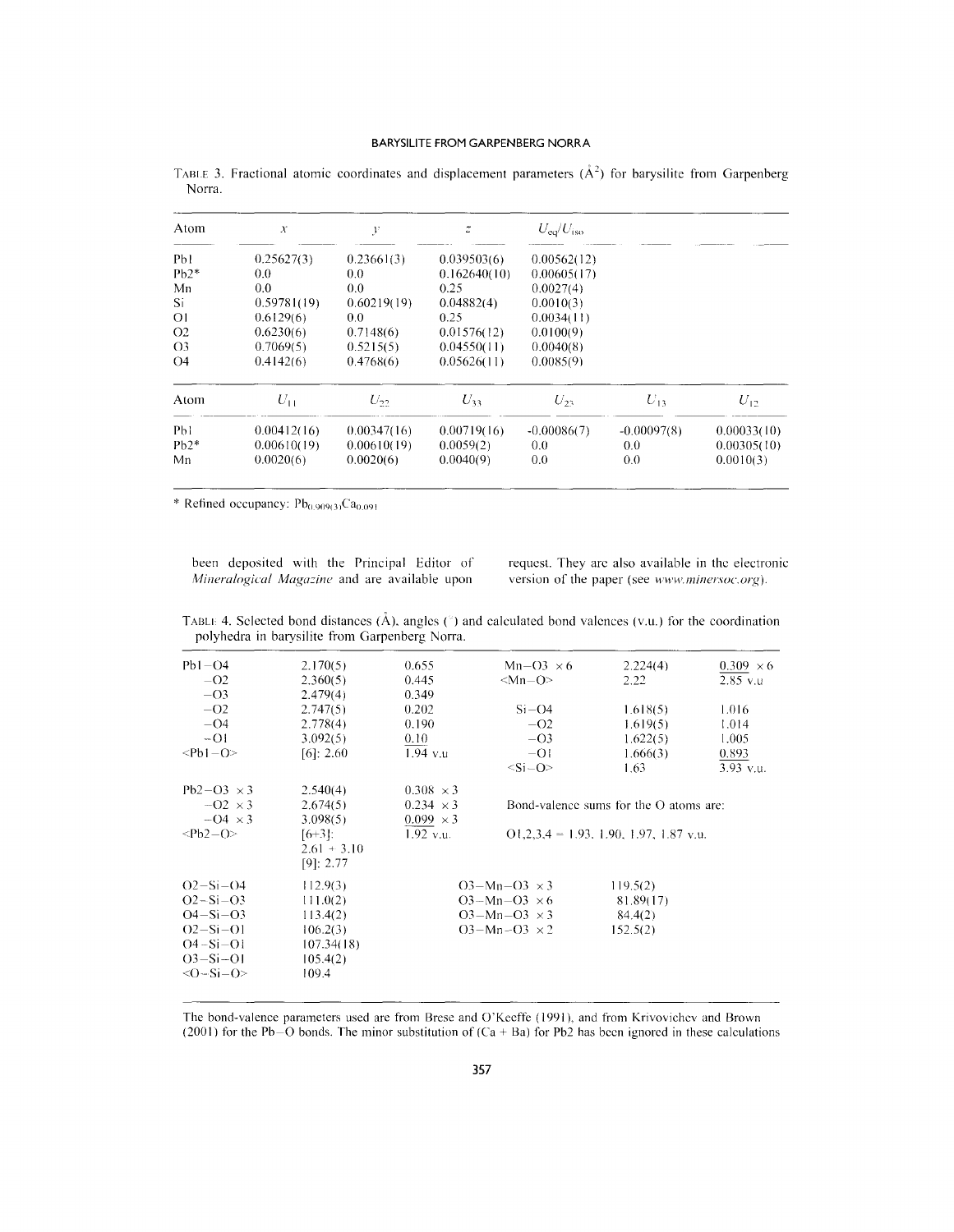# **Results and discussion**

#### *Structure determination*

The redetermination of the crystal structure of barysilite,  $Pb_8Mn(Si_2O_7)$ <sub>3</sub>, confirms the basic atomic arrangement found in the previous lowprecision study (Lajzérowicz, 1965; space group  $R\bar{3}c$ ,  $R = 20\%$ ). However, our results  $(R1 =$ 2.32%) provide much more precise values for atomic coordinates, bond lengths and angles (see also below). The structure type is identical to that of synthetic  $Pb_8Pb(Si_2O_7)$ <sub>3</sub> (=  $Pb_3Si_2O_7$ ) (Petter *et af.,* 1971; Petter and Hamik, 1971). [Note that thc standardized coordinates for  $O(1)$  given in the original publication on synthetic  $Pb_8Pb(Si_2O_7)$ (Petter *et af.,* 1971) and also incorporated in the ICSD database are incorrect; the non-standard coordinates listed by Petter *et al.* (1971) are correct, however.]

#### *Coordination polyhedra and cationic substitutions*

The structure contains two non-equivalent Pb, one Mn, one Si and four 0 sites. The Si is tctrahedrally coordinated by 0 atoms at distances between  $1.618(5)$  and  $1.666(3)$  Å. These distances are very similar to the corrcsponding ones in synthetic  $Pb_8Pb(Si_2O_7)_3$  (1.612 and 1.666 Å, Petter *et af.,* 1971). The range given in the previous structure determination by Lajzérowicz  $(1965)$ , 1.56-1.63 Å, is considerably different (notc that these values were rccalculatcd; thc originally given values are, as already mentioned, incorrcct).

Two  $SiO<sub>4</sub>$  tetrahedra share the O1 atom to form isolated  $Si<sub>2</sub>O<sub>7</sub>$  disilicate groups with a non-linear Si-O-Si axis. As is common for disilicatc groups, the longest  $Si-O$  bond is that involving the bridging oxygen  $(01)$ . The refined Si $-O-Si$ angle,  $120.9(4)$ °, is considerably different from the value 144<sup>°</sup> calculated from the atomic coordinates given by Lajzérowicz (1965) (the originally given value,  $133^\circ$ , is incorrect), but close to the angle in synthetic  $Pb_8Pb(Si_2O_7)$ , 125.2 $\degree$  (Petter *et al.*, 1971). As shown by Lajzérowicz (1965), this value is also influenced by cationic substitution for the  $Pb^{2+}$  and  $Mn^{2-}$ ions (see below). O-Si-O angles range betwecn 105.4(2) and 113.4(2)<sup>°</sup>, with an average of 109.4<sup>°</sup>.

 $Mn^{2+}$  forms a  $MnO_6$  polyhedron with six equivalent Mn-O bonds of length  $2.224(4)$  Å, but with a distorted geometry (range of O-Mn-O angles: 81.89(17) to  $152.5(2)°$ ) similar to that of a slightly twisted trigonal

'prism' (Fig. 2). The very minor Mg contents detected by EMPA  $(0.06 \text{ wt.})$ % suggest a very minor substitution of Mn by Mg; occupancy refinements of thc Mn site provided no evidcnce of any non-negligible Mg substitution. Two adjacent corners of the  $MnO<sub>6</sub>$  are shared with the  $Si<sub>2</sub>O<sub>7</sub>$  group (Fig. 2). In synthetic  $Pb_8Pb(Si_2O_7)$ <sub>3</sub>, the corresponding  $PbO_6$  polyhedron cxhibits six equivalent Pb-O bonds of length 2.50 A (Petter *et af.,* 1971).

The first of the two non-equivalent Pb sites, Pb<sub>1</sub>, has a highly irregular, one-sided coordination with six 0 ligands (Pb-O range:  $2.170(5)-3.092(5)$  Å), evidencing a very strong stereochemical influence of the  $6s<sup>2</sup>$  lone-electron pair on the  $Pb^{2+}$  ion (Fig. 3*a*). By comparison, the



FIG. 2. The crystal structure of barysilite: view of the structural unit built of the distorted  $MnO<sub>6</sub>$  polyhedron (Mn at 0,0,0.25) corner-linked to the disilicate group. (Note: the *c* axis shown is halved). All drawings were done using ATOMS (Shape Software, 1999).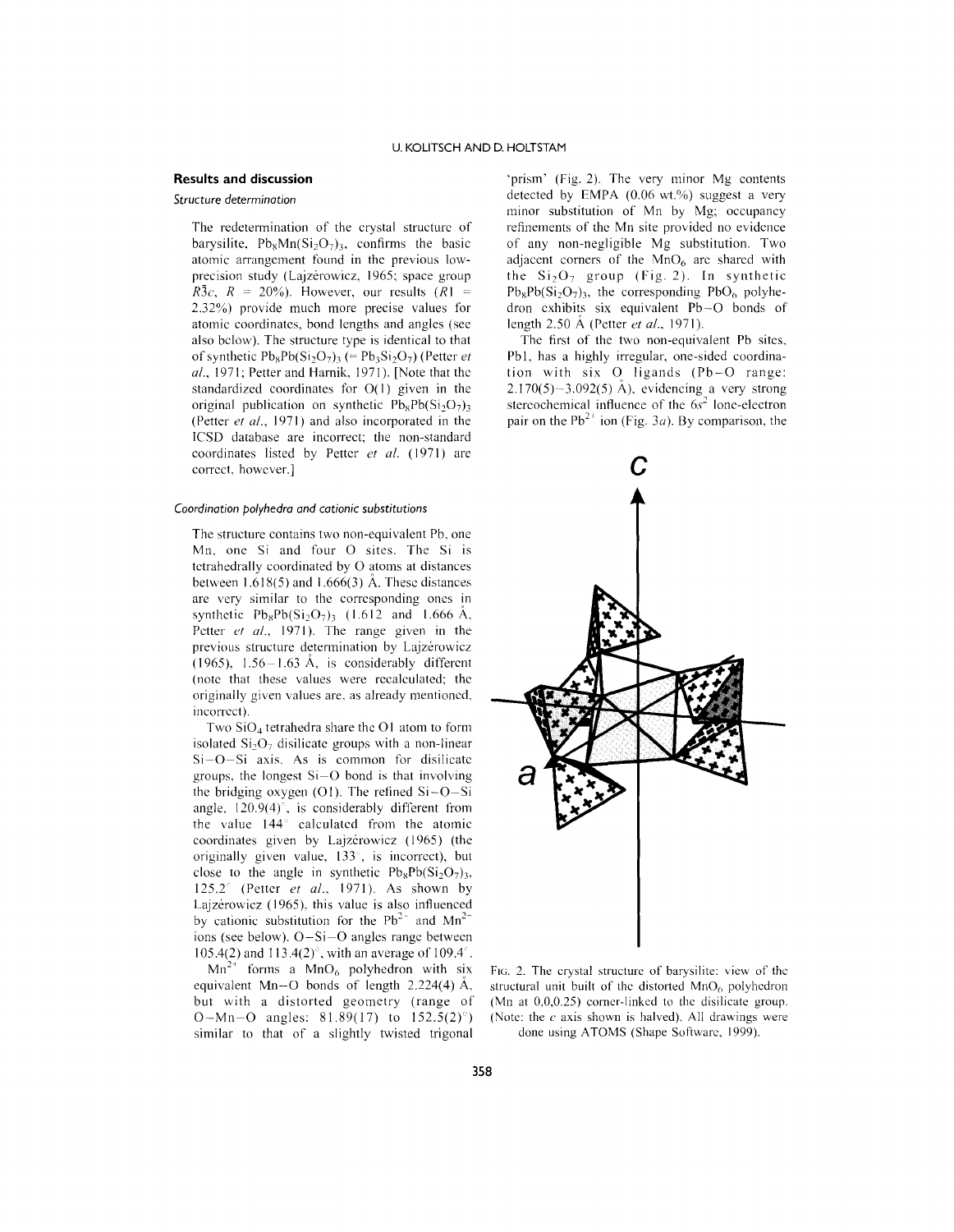

FIG. 3. The very different coordination polyhedra about Pb1 (a) and Pb2 (b) in the structure of barysilite from Garpenberg Norra.

 $[6+3]$ -coordinated Pb2 site is fairly regular, with Pb-O distances of 2.540(4) (3 x ), 2.674(5) (3 x ) and  $3.098(5)$   $(3 \times)$  Å (Fig. 3b). The earlier structure determination of Lajzérowicz (1965) gives an incorrect dcscription of the Pb2 coordination, because the coordinates of the O atoms werc of low prccision and because the Pb-O bond lengths were wrongly calculated; the reported coordinates of both Pb atoms, howcver, agree very well with those found in the present study.

The structural formula of barysilite-type compounds is  $Pb1_6Pb2_2M^2$ <sup>+</sup>(Si<sub>2</sub>O<sub>7</sub>)<sub>3</sub>. Although previous authors concluded that cationic substitution is possiblc on the *M* site, but not on either thc

Pb1 or Pb2 site, Schmidt *et al.* (1982, 1983) provided some evidence that certain divalent cations can also substitute to a certain degrce for Pb2. According to thc prcsent refinement model for barysilite, the Pb2 site contains  $\sim$ 10% of Ca replacing Pb (refined occupancy:  $Pb_{0.909(3)}Ca_{0.091}$ ). Our EMPA data indicate, however, that both Ca and Ba are probable minor substituents of Pb2. The preferencc of Ca for the Pb2 site, and not the Mn sitc, is indicated by a mean Pb2-0 distance which is closer to that commonly observed for Ca-O bonds.

Schmidt *et at.* (1983) analysed the behaviour of refined unit-cell parameters of synthetic powder samples with compositions along the three solid-

TABLE 5. Crystal data reported for barysilite,  $Pb_8Mn(Si_2O_7)$ .

| $a(\AA)$ | c(A)      | $V(\AA^3)$ | Reference                                 |
|----------|-----------|------------|-------------------------------------------|
| 9.804(1) | 38.416(8) | 3197.8(8)  | This work (single-crystal data)           |
| 9,806(1) | 38.380(7) | 3196.1     | Schmidt et al. (1983)                     |
| 9,80(1)  | 38.35(5)  | 3190.8     | Billhardt (1969), ICDD 23-404             |
| 9.821    | 38.38     | 3205.9     | Ito and Frondel (1967); ICDD 20-714       |
| 9.821(5) | 38.38(6)  | 3205.9     | Lajzérowicz (1965); ICDD 71-2178, 74-2289 |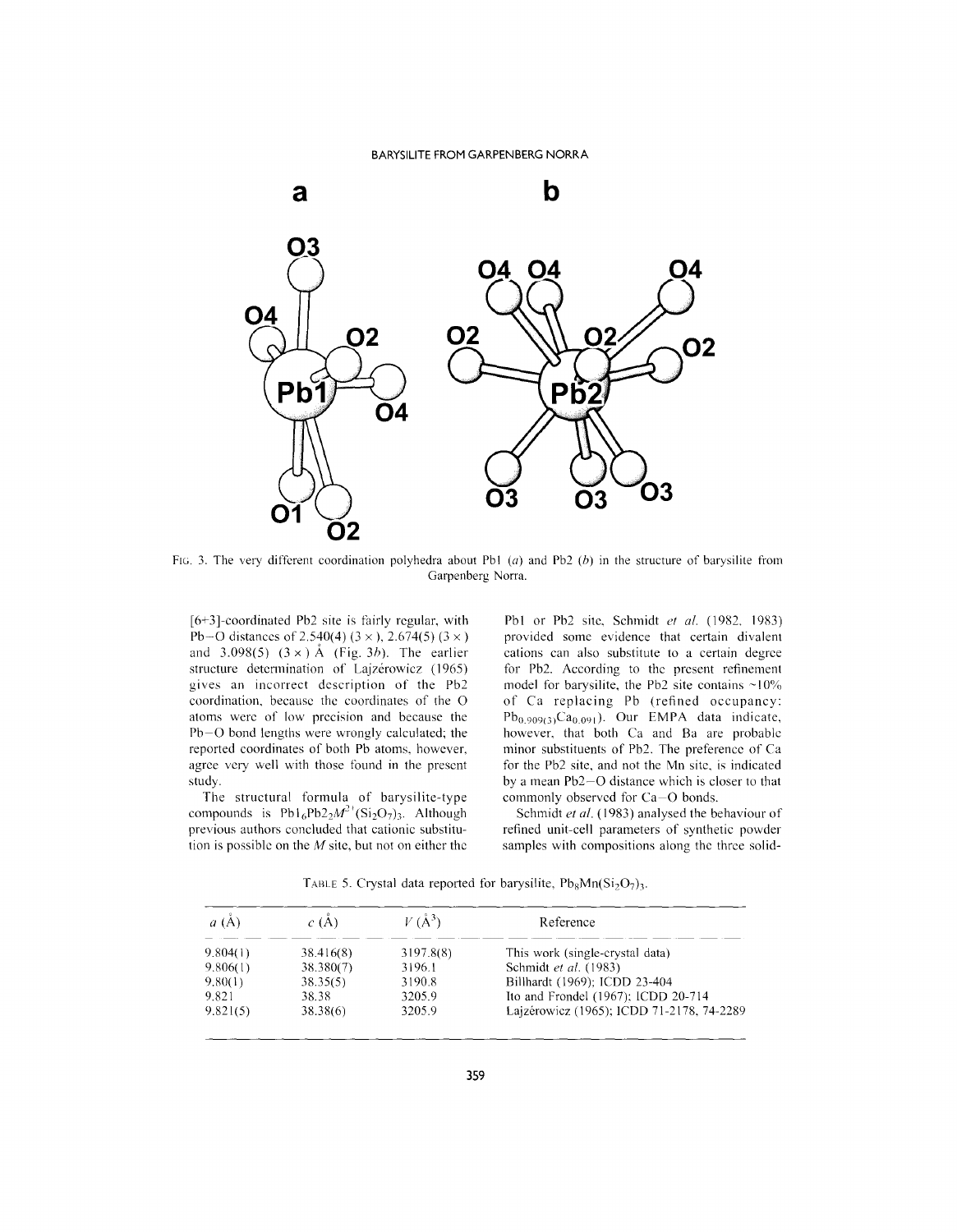solution series  $Pb_8Cu(Si_2O_7)_3-Pb_8Pb(Si_2O_7)_3$ ,  $Pb_8Cd(Si_2O_7)$ <sub>3</sub>-Pb<sub>8</sub>Pb(Si<sub>2</sub>O<sub>7</sub>)<sub>3</sub> and  $(Pb, Ca)_8Ca(Si_2O_7)$ <sub>3</sub>- $Pb_8Ca(Si_2O_7)$ <sub>3</sub>- $Pb_8Pb(Si_2O_7)_3$ . They concluded that Cu, Cd and Ca can all completely replace Pb at the *M* site, but that only Ca can partially replace Pb2 atoms. The most Ca-rich barysilite synthesized by Schmidt *et al.* (1983) has the approximate composition  $Pb1_6(Pb2_{0.84}Ca_{1.16})_{\Sigma2.00}Ca(Si_2O_7)_{3}$ . The present single-crystal study confirms the conclusions of Schmidt *et al.* (1983), and is the first direct proof that not only the *M* site in barysilitc-typc  $Pb_8M(Si_2O_7)$ <sub>3</sub> compounds can be replaced by divalent cations. Any replacement of Pb at the very irregularly-coordinated Pb1 site (with a stereochemically-active lone pair) would appear unlikely. Single-crystal structure refinements of further Ca-, Sr- or Ba-rich barysilites are necessary to determine the exact solubility limits and their dependence on temperature of formation. The detection of a hypothetical natural Ca-rich barysilite with Ca>Pb on the Pb2 site would obviously lead to nomenclature complications. As far as these substitutional limits are concerned, it is noteworthy that according to Billhardt (1969) intermediate members of the theoretical solid solution series  $Pb_8Mn(Si_2O_7)$ ,- $Pb_8Pb(Si_2O_7)$  could not be prepared; he was only able to synthesize "two phases of different able to syr<br>'barysilites''

The substitution of Pb by Cd, Ba and Sr in synthetic  $Pb_3Ge_2O_7$  ('lead germanate barysilite') was investigated by Salnikow *et al.* (1979) using X-ray powder diffraction. They found that up to 25% of the Pb atoms can be substituted by Sr without change in structure. This indicates a Pb:Sr ratio as low as 3: 1 by comparison with the ratio of 8:1 in the  $Pb_8Sr(Ge_2O_7)_3$  end-member, and suggests a formula  $Pb1_6(Pb2_{0.75}Sr_{1.25})_{\Sigma2.00}Sr$  $(Ge<sub>2</sub>O<sub>7</sub>)<sub>3</sub>$ . Because the germanate barysilites probably have a more open framework, a higher substitution level than in silicate barysilites appears possible.

The single-crystal unit-cell parameters refined here,  $a = 9.804(1)$ ,  $c = 38.416(8)$   $\text{A}$ ,  $V =$ 3197.8(8)  $A^3$  (hexagonal setting), are fairly similar to those given previously for both natural and synthetic samples (see compilation of available crystal data in Table 5), although the *c* parameter appears slightly large by comparison. The minor Ca, Ba and Mg contents detected by EMPA certainly influence these parameters to some extent.

Calculated bond-valence sums for the atoms in barysilite are given in Table 4. These values were calculated using the parameters of Brese and O'Keeffe (1991) for Si-O and Mn-O bonds, and the revised parameters of Krivovichev and Brown (2001) for  $Pb^{2+}$  -O bonds which take into account the well-known high variability of  $Pb^{2+}$  environ-



FIG. 4. View of the structure along [001], showing the framework with composition  $[Pb1_2Si_2O_7]^2$  and the infinite channels parallel to [00 I]. These channels are filled with Pb2 and Mn atoms (see text). The unit cell is also outlined.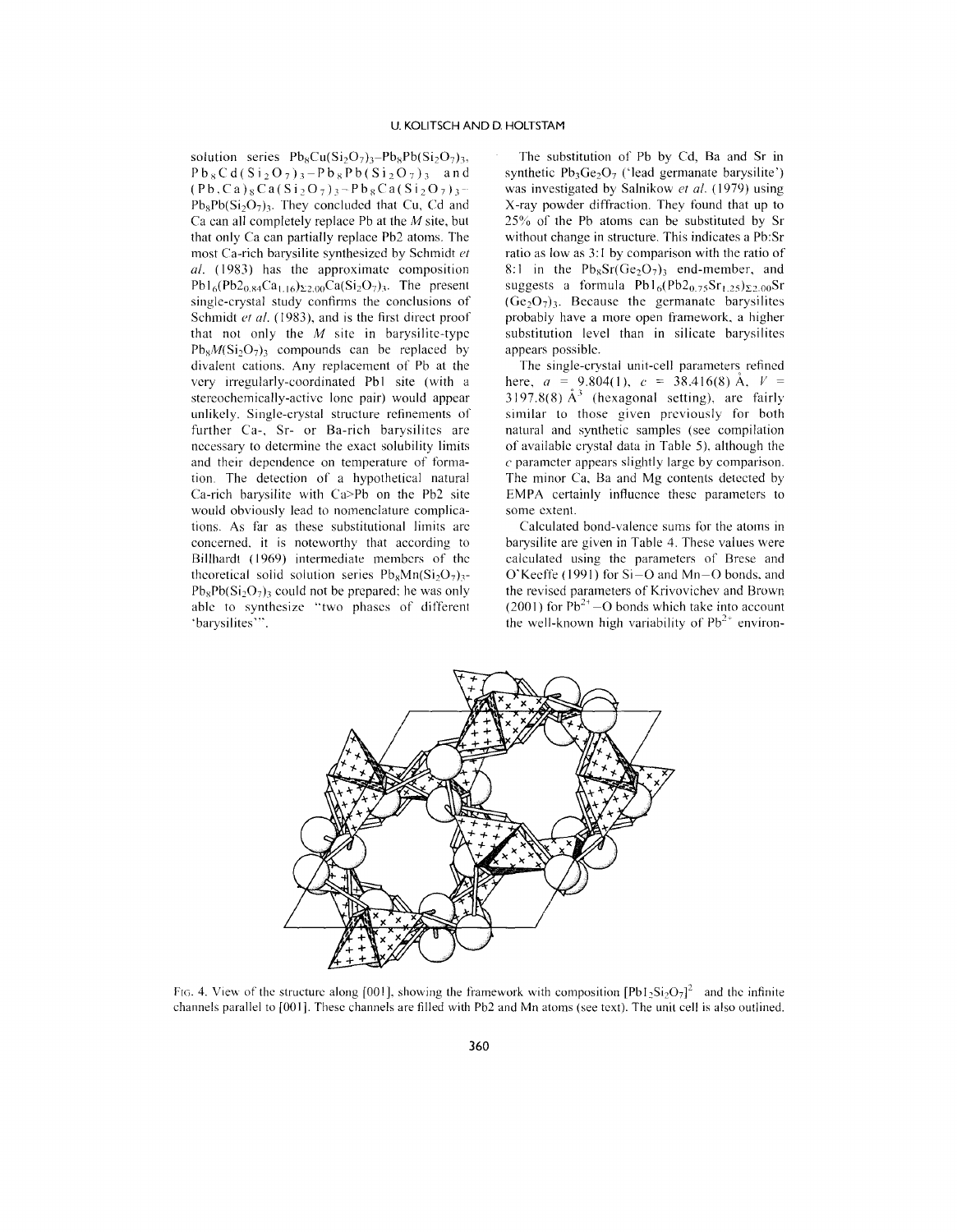

FIG. 5. An alternative description of thc barysilite structure showing the connectivity between *02M4* and  $03M<sub>4</sub>$  tetrahedra which form an intricate framework hosting flattened voids (view along [010]; the direction of the *c* axis is indicated; O1 and O4 atoms have been omitted).

ments. The bond-valence sums for Si (3.93 v.u.), Mn (1.85 v.u.), Pbl (1.94 v.u.) and Pb2 (1.92 v.u.) are in reasonablc agreement with ideal values. When the parameters of Brese and O'Keeffe (1991) are used for the  $Pb^{2+}-O$  bonds, the calculated sums for Pb1 and Pb2 (2.15 and 1.81 v.u., respectively), show less agreement with expected values. Bond-valence sums for the four o atoms, 1.93, 1.90, 1.97 and 1.87 v.u., are close to the ideal values.

#### *Connectivity*

The complicated connectivity of the barysilite structure is characterized by isolated  $Si<sub>2</sub>O<sub>7</sub>$ disilicate groups which are linked by the irrcgularly coordinated Pbl atoms to form a three-dimensional framework with the composition  $[{\rm Pb1}_2{\rm Si}_2{\rm O}_7]^{2-}$ . As shown in Fig. 4, this framework hosts infinite channels parallel to

[001] in which the more regularly coordinated Pb2 atoms, the Mn atoms and vacant positions are located in an alternating sequence ...-Pb2-Mn-Pb2-Vac-Vac-... . The mean channel diameter in barysilite is considerably smaller than in  $Pb_8Pb(Si_2O_7)$  *(cf.* also Harnik, 1972).

An instructive altcrnative description of thc atomic arrangement is possiblc when considering the linkage of more or less regular  $OM_4$  ( $M = Pb$ , Mn. Si) tetrahedra (cf. Krivovichev *et al., 1998,* and Krivovichev and Filatov, 1999a,b). Both O2 and 03 form such tetrahedra whercas 01 and 04, which are connected to 2 Si and 2 Pb (at 2x 3.09 A), and I Si and 3 Pb (at 2.17-3.08 A), respectively, would form very distorted *OM4* 'tetrahedra'. Figure 5 shows *02M4* and *03M4* tetrahedra which are connected by both edges and corners to form an intricate, somcwhat layered framework hosting flattened voids.

#### **Acknowledgements**

Prof. H. Effenberger provided valuable comments on the manuscript. This papcr was partly written while the first author (UK) was supported financially by a Research Fcllowship of the DFG (German Science Foundation).

#### **References**

- Allen, R.A., Lundström, I., Ripa, M., Simeonov, A. and Christofferson, H. (1996) Facies analysis of a 1.9 Ga continental margin, back-arc fclsic caldera province with diverse Zn-Pb-Ag-(Cu-Au) sulfide and Fe oxide deposits, Bergslagen region, Swcdcn. *Economic Geolo&'Y.*91, 979-1008.
- Billhardt, H.W. (1969) Synthesis of lead pyrosilicate and other barysilitc-like compounds. *American Mineralogist*, 54, 510-521.
- Bordeaux, D. and Lajzérowicz, J. (1969) Synthèse de la barysilite Pb}Si207. *Bulletin de la Societe Franc;aise de Mineralogie et Cristallographie.* 92, 383-385 (in French).
- Brese, N.E. and O'Keeffe. M. (1991) Bond-valence parameters for solids. *Acta Crystallographica*, **B47**, 192-197.
- Chen, S., Zhao, B., Jak, E. and Hayes, P.C. (2001) Experimental study of phase cquilibria in the PbO-MgO-Si02 system. *Metallurgical and Materials Transactions,* 328, 11-16.
- Dunn, P.J. (1985) The lead silicates from Franklin, New Jersey: occurrcnce and composition. *Mineralogical Magazine*, 49, 721-727.
- Firsov, A.V., Bush, A.A. and Venevtsev, Yu.N. (1984) Growth and study of  $MPb_8(Ge_2O_7)$  (M = Ba, Cd,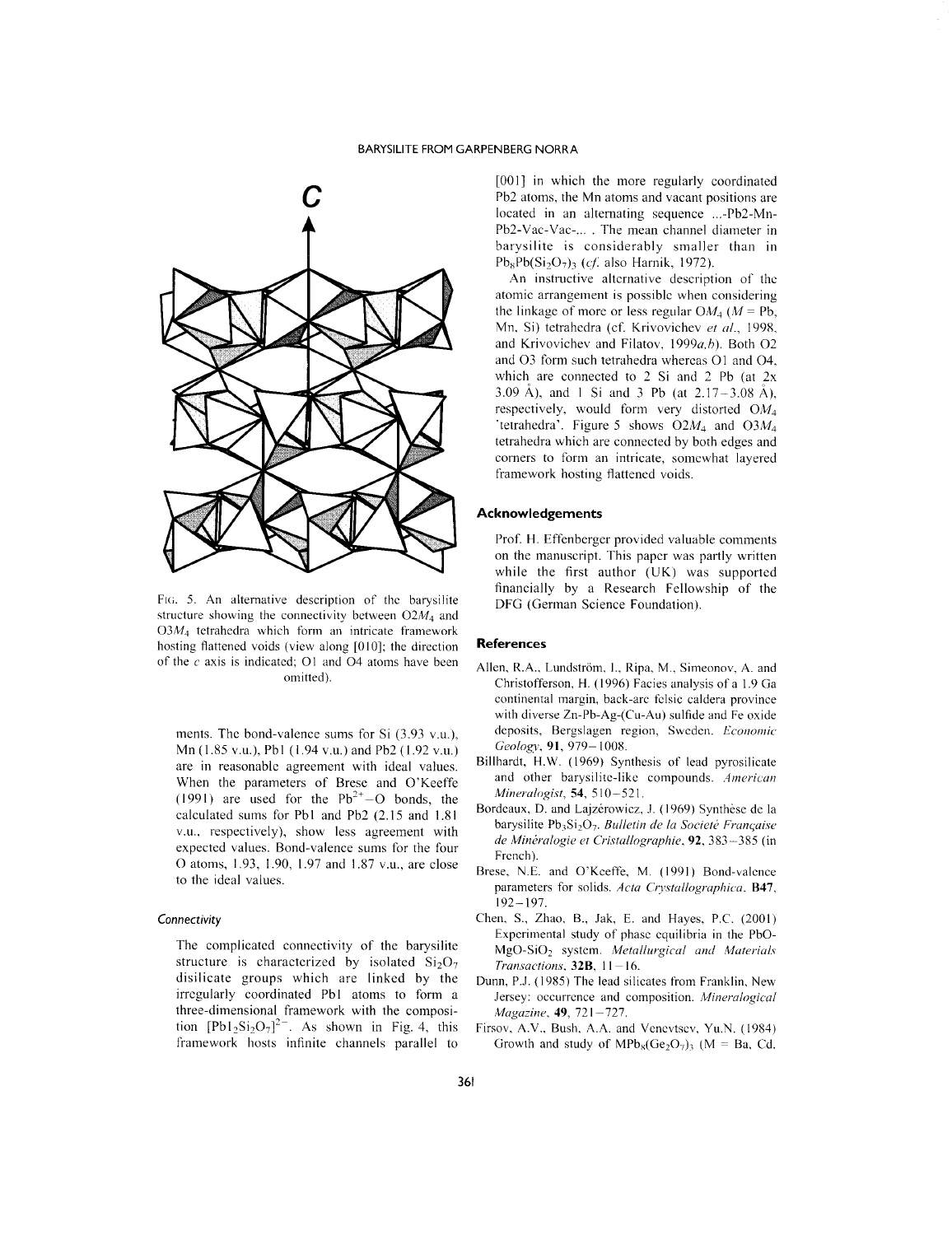Zn) with the barysilite structure. *Izvestiva Akademii Nauk SSSR, Neorganichestie Materialv, 20,* 115-119 (in Russian).

- Glasscr, F.P. (1964) New data on barysilite. *American Mineralogist*, 49, 1485-1488.
- Grensman, F., Kalinowski, M.P. and Sandström, F. (2001) Garpenbcrg Norra. *Litofilen,* 18,26-46 (in Swedish).
- Harnik, A.B. (1972) Structural chemistry of barysilitetype compounds  $XY_2(Pb_2Si_2O_7)$ . *American Mineralogist,* 57, 277-281.
- Holtstam, D., Gatedal, K., Söderberg, K. and Norrestam, R. (2001) Rinmanite,  $Zn_2Sb_2Mg_2Fe_4O_{14}(OH)_2$ , a ncw mineral species with a nolanite-typc structure from the Garpenberg Norra minc, Dalarna, Sweden. *The Canadian Mineralogist,* 39, 1675-1683.
- Ito, J. and Frondel, C. (1967) Syntheses of lead silicatcs: larsenite, barysilite, and related phases. *American Mineralogist,* 52, 1077-1084.
- Jonsson, E. and Broman, C. (1998) Fluid inclusion studics of hydratcd Mn arsenates and associated minerals from thc Umgban mine, Sweden. *Abstracts & Programme, IMA* 17/1, *General Meeting, Toronto, Ontario, Canada, August ]0-14,* A32.
- Kalinowski, M.P. (1996) Rambergite, a new polymorph of MnS with hexagonal structure. *GFF, 118,* A53-A54.
- Krivovichev, S.V. and Brown, I.D. (2001) Arc the compressive effects of encapsulation an artifact of the bond valence parameters? Zeitschrift für *Kristallographie,* 216, 245-247.
- Krivovichev, S.V. and Filatov, S.K. (1999a) Metal arrays in structural units based on anion-centered metal tetrahedra. *Acta Crystallographica,* B 55, 664-676.
- Krivovichev, S.V. and Filatov, S.K. (1999b) Structural principles for minerals and inorganic compounds containing anion-centered tetrahedra. *American Mineralogist,* 84, 1099-1106.
- Krivoviehev, S.V., Filatov, S.K. and Semenova, T.F. (1998) Types of cationic complexes based on oxocentred tetrahedra  $[OM<sub>4</sub>]$  in the crystal structures of inorganic compounds. *Russian Chemical Reviews,* 67, 137-155.
- Lajzérowicz, J. (1965) Étude par diffraction des rayons X et absorption infra-rouge de la barysilite, MnPb<sub>s</sub>.3Si<sub>2</sub>O<sub>7</sub>, et de composés isomorphes. *Acta Crvstallographica,* 20, 357 -363.
- Michoulier, J. (1967) E.P.R. spectrum of the manganese(JI) ion in pyrosilicates and pyrogermanates which are barysilite isomorphs. *Proc. Colloq. AMPERE,* 14, 287-294 (in French). [not seen; abstract from Chemical Abstracts]
- Nysten, P., Holtstam, D. and Jonsson, E. (1999) The Umgban minerals. Pp. 89-183 in: *Uinghan* - *The Mines, their Minerals, Geology and Explorers* (D.

Holtstam and J. Langhof, editors). Swedish Museum of Natural History and Raster Förlag, Stockholm & Chr. Weise Verlag, Munich, Germany.

- Otto, H.H. (1983) Crystal data for rhombohedral lead germanate ( $Pb_3[Ge_2O_7]$ ) isotypic with Pb-barysilite. *Journal of Applied Crystallography,* 16,430.
- Otwinowski, Z. and Minor, W. (1997) Processing of X-ray diffraction data collected in oscillation mode. Pp. 307-326 in: *Methods in Enzymology, Volume 276: Macromolecular Crvstallographv A* (C.W. Carter, Jr. and R.M. Swect, editors), Academic Press, London.
- Petter, W. and Harnik, A.B. (1971) Der Strukturtyp des Barysilit,  $XY_2(Pb_2Si_2O_7)_3$ . *Fortschritte der Mineralogie,* 49, 39-40 (in German).
- Petter, W., Harnik, A.B. and Keppler, U. (1971) Dic Kristallstruktur von Blei-Barysilit,  $Pb_3Si_2O_7$ . *Zeitschrift .IiiI' Kristallographie,* 133, 445-458 (in German).
- Salnikow, V., Banik, *G.,* Ettmayer, P. and Lux, B. (1979) Die Substituierbarkeit von Blei in  $Pb_3Ge_2O_7$ durch Cd, Sr und Ba. Monatshefte für Chemie, 110, 755-758 (in Gcrman).
- Sandecki, J. (1983) A textural study of pyrite, sphalerite and galena from Garpenberg Norra, south central Sweden. *Geologiska Fijreningens* i *Stockholm* Förhandlingar, 105, 213-222.
- Schellhorn, M. (1987) Barysilit Pb<sub>s</sub>Mn[Si<sub>2</sub>O<sub>7</sub>]<sub>3</sub> ein weiterer Neufund aus dem Haldenmaterial der ehemaligen Grube Gliicksrad / Oberschulenberg. *Auf~chluss,* 38, 339-340 (in German).
- Schmidt, U., Brcuer, K.H. and Eysel, W. (1982) Kristallchemie der Barysilite. *Zeitschrift fiir Kristallographie,* 159, II 1-113 (in German).
- Schmidt, U.. Breuer, K.H. and Eyscl, W. (1983) Crystal chemistry of barysilitc-type compounds. *Neues Jahrhuch Jur Mineralogie, Monatshefte,* 227 -235.
- Shannon, E.V. and Berman, H. (1926) Barysilite from Franklin Furnace, New Jerscy. *American Mineralogist,* 11, 130-132.
- Shape Software (1999) *A TOMS for Windows and Macintosh V5.0.4.* Kingsport, TN 37663, USA.
- Sheldrick, G.M. (1997a) *SHELXS-97*, *a program for the solution of crystal structures.* University of Göttingen, Germany.
- Sheldrick, G.M. (1997b) *SHELXL-97*, *a program for CI)'stal structure refinement.* University of Gottingcn, Germany.
- Sjögren, A. and Lundström, C.H. (1888) Om barysilit, ett förr ej uppmärksammat mineral från Harstigen. *Ofj'ersigt af Kungl. Vetenskapsakademiens Handlingar*, 45, 7-10 (in Swedish).
- Vivallo, W. (1984) The metamorphism of the supracrustal rocks at Garpenbcrg, south central Sweden. *Geologiska Foreningens* i *Stockholm Forhandlingar,* 106,257-267.